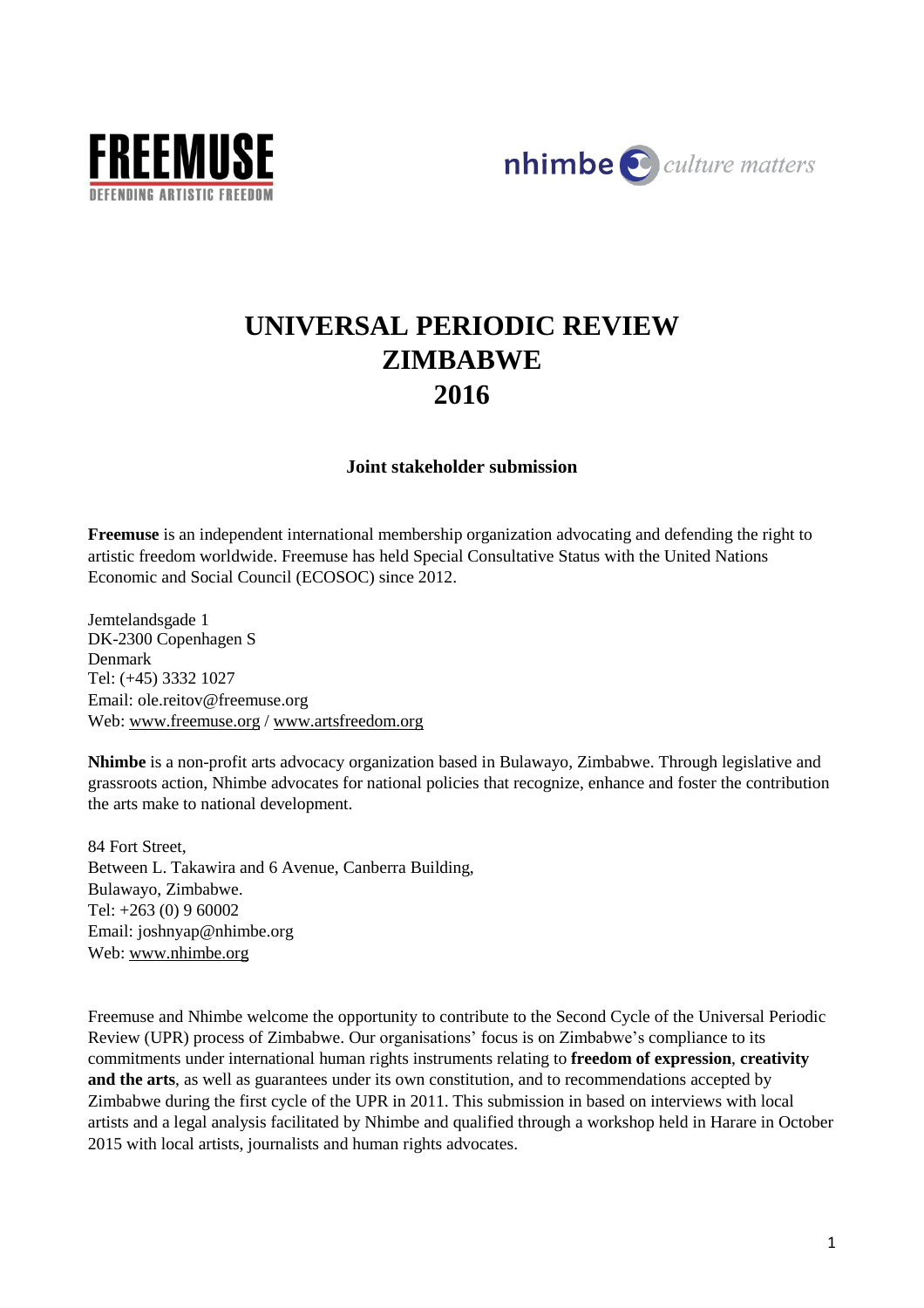# **SUMMARY**

- 1. Zimbabwe's constitution guarantees the right to "freedom of artistic expression". The right is further protected by Zimbabwe being a signatory to the main international conventions guaranteeing the right to freedom of expression including artistic freedom.
- 2. However, several laws including the Censorship Act and the Criminal Law (Codification and Reform) Act limit artistic expressions, and the practices of the police and other government agencies creates an environment of fear and self-censorship.

# THE UNIVERSAL RIGHT TO ARTISTIC FREEDOM

- 3. The freedom to create art is increasingly recognized as an important human right under international law. In a 2013 report, "The Right to Artistic Freedom and Creativity", the UN Special Rapporteur in the field of cultural rights, Ms Farida Shaheed, observed that the "vitality of artistic creativity is necessary for the development of vibrant cultures and the functioning of democratic societies. Artistic expressions and creations are an integral part of cultural life, which entails contesting meanings and revisiting culturally inherited ideas and concepts."<sup>1</sup>
- 4. The right to artistic freedom and creativity is explicitly guaranteed by international instruments: most importantly, Article 15(3) of the International Covenant on Economic, Social, and Cultural Rights (ICESCR), under which state parties to the treaty "undertake to respect the freedom indispensable for . . . creative activity" and in International Covenant on Civil and Political Rights (ICCPR) Article 19(2), which provides that the right to freedom of expression includes the freedom to seek, receive and impart information and ideas of all kinds "in the form of art".
- 5. Furthermore, artistic freedom is protected by other fundamental rights: chiefly, liberty and security of persons; freedom of association, assembly, and movement; freedom of thought, conscience, and religion; and equal protection of the law. The exercise of artistic freedom supports these fundamental rights and freedoms by witnessing their violation and by engendering cultures that affirm the inherent and equal dignity of the person.
- 6. At the Human Rights Council's 30<sup>th</sup> session an oral statement joined by 57 states reaffirmed the right to freedom of expression including creative artistic expressions.<sup>2</sup>

# NATIONAL AND INTERNATIONAL LEGAL FRAMEWORK

7. Section 61 of Zimbabwe's constitution provides that "every person has the right to freedom of expression, which includes … freedom of artistic expression and scientific research and creativity". The constitution was adopted in 2013 and is a significant step in the direction of securing the right to freedom of expression in law.

 $\overline{a}$ <sup>1</sup> Farida Shaheed, UN Special Rapporteur in the field of cultural rights, "The Right to Artistic Freedom and Creativity," <http://artsfreedom.org/?p=5311>

<sup>&</sup>lt;sup>2</sup> [https://geneva.usmission.gov/2015/09/18/hrc-statement-reaffirms-right-to-freedom-of-expression-including-creative](https://geneva.usmission.gov/2015/09/18/hrc-statement-reaffirms-right-to-freedom-of-expression-including-creative-and-artistic-expression/)[and-artistic-expression/](https://geneva.usmission.gov/2015/09/18/hrc-statement-reaffirms-right-to-freedom-of-expression-including-creative-and-artistic-expression/)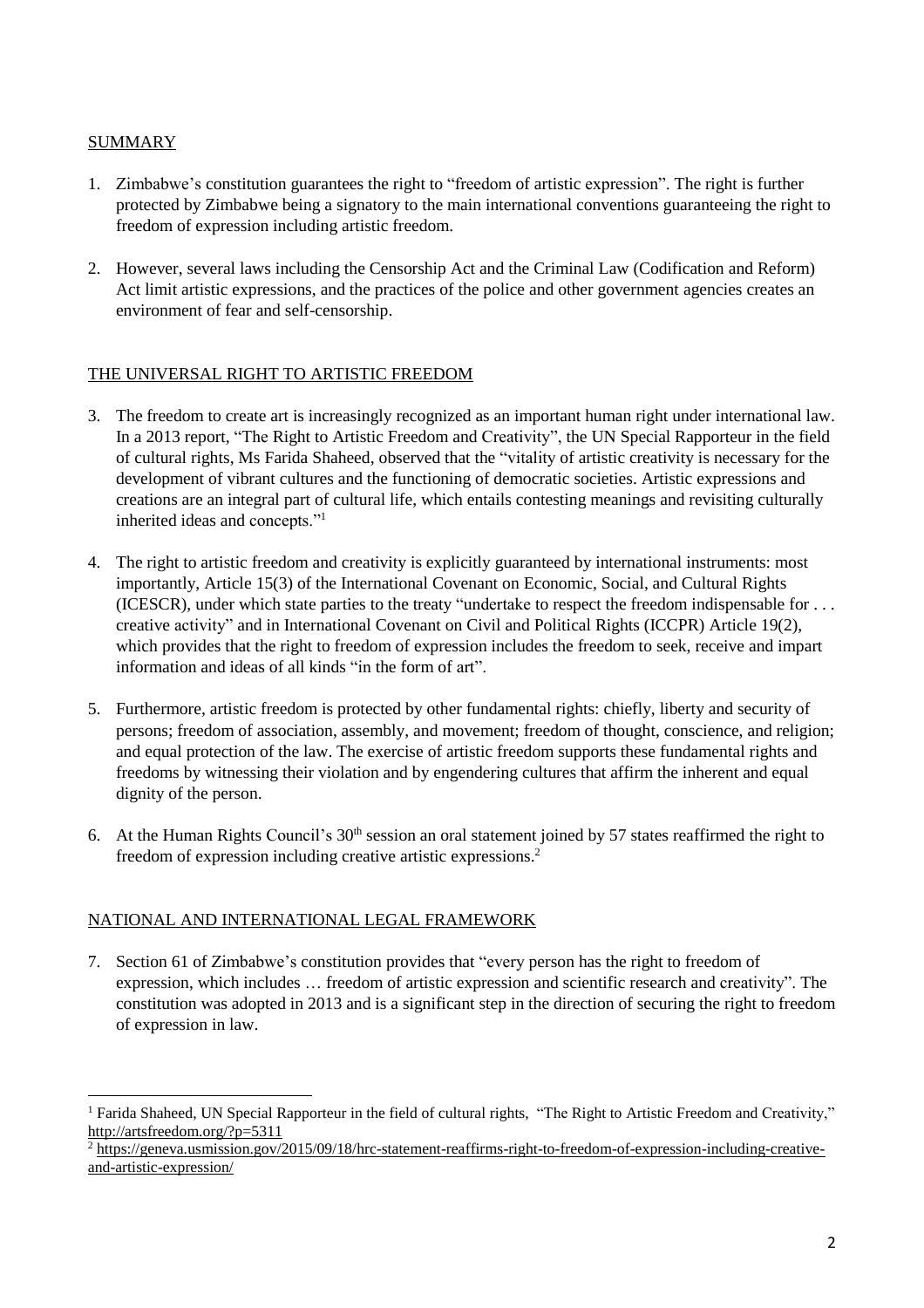- 8. The on-going law reform and revision (informally referred to as legislative alignment) as a government initiative, is a sign of state commitment to bringing all legislation that predated the 2013 constitution into line with the supreme law. However, whether as a result of lack of capacity or political will, the government continues "to ignore human rights provisions in the constitution, neither enacting laws to put the constitution into effect nor amending existing laws to bring them in line with the constitution and Zimbabwe's international and regional human rights obligations."<sup>3</sup>
- 9. The main international covenants that relate to freedom of expression, including artistic freedom which Zimbabwe is a party to, are the Universal Declaration of Human Rights (UDHR), the African Charter on Human and Peoples' Rights (ACHPR), the International Covenant on Economic Social and Cultural Rights (ICESCR), the International Covenant on Civil and Political Rights (ICCPR), the Convention on the Rights of the Child (CRC), and he Convention on the Rights of Persons with Disabilities (CRPD).

# RECOMMENDATIONS AND IMPLEMENTATION

- 10. During its First Cycle Universal Periodic Review that took place on 10 October 2011, Zimbabwe only expressed support for one recommendation on freedom of expression. Zimbabwe accepted Japan's recommendation to "make improvements to ensure the freedom of expression, including for the mass media."
- 11. Zimbabwe noted recommendations to repeal or significantly reform the Criminal Law (Codification and Reform) Act and the Public Order and Security Act (POSA) provisions that restrict freedoms of expression and assembly as proposed by the United States, Australia, Canada, Austria and Mexico.
- 12. Zimbabwe further noted five broader recommendations by Australia, Czech Republic, Norway, Slovakia and Switzerland on ensuring the right to freedom of expression.
- 13. However, articles remain within the Criminal Law (Codification and Reform) Act and the Public Order and Security Act (POSA) that severely hamper the practice of freedom of expression, as illustrated in cases detailed below. Theatre performances, movies and exhibitions have been censored, while artists self-censor due to fear of repression. These continuing problems lead us to conclude that Zimbabwe has not adhered to the recommendations to protect and promote freedom of expression made in the First Cycle of the UPR in 2011.

# THE CENSORSHIP ACT

#### *General statement:*

 $\overline{a}$ 

14. The Censorship and Entertainment Control Act provides the circumstances and standards under which the Censorship Board is authorized to censor artistic works, thus limiting artistic expression. The Act is enacted "to regulate and control the public exhibition of films; the importation, production, dissemination and possession of undesirable or prohibited video and film material, publications, pictures, statues and records, and the giving of public entertainments; to regulate theatres and like places of public entertainment."<sup>4</sup>

<sup>3</sup> <https://www.hrw.org/world-report/2016/country-chapters/zimbabwe>

<sup>&</sup>lt;sup>4</sup> The Censorship and Entertainment Control Act [http://www.parlzim.gov.zw/acts-list/censorship-and-entertainments](http://www.parlzim.gov.zw/acts-list/censorship-and-entertainments-control-act-10-04)[control-act-10-04](http://www.parlzim.gov.zw/acts-list/censorship-and-entertainments-control-act-10-04)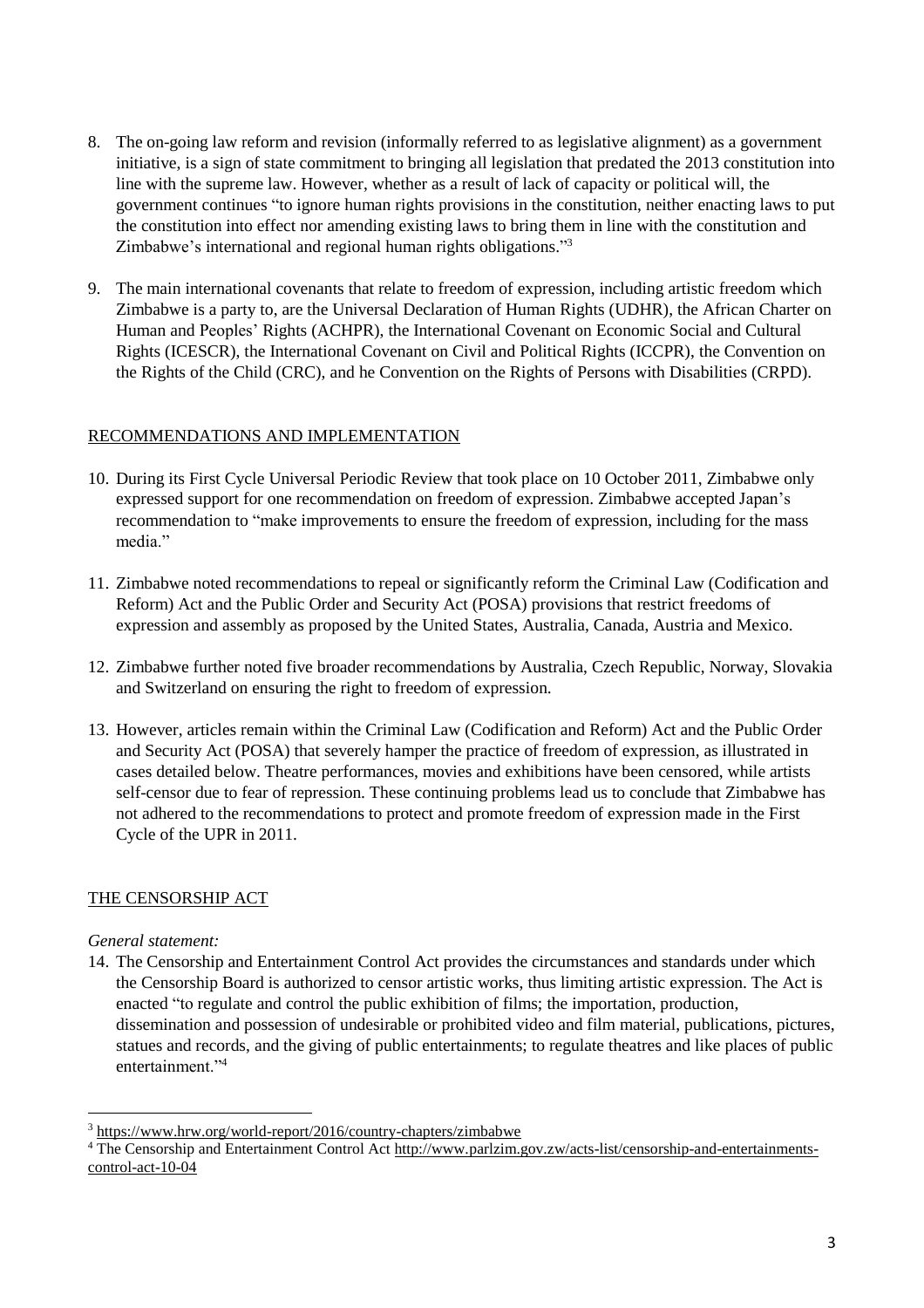- 15. Artistic expressions can be censored if they are deemed undesirable; indecent or obscene; offensive or harmful to public morals; or contrary to the interest of defence, public safety, public order, and the economic interests of the state or public health. The standards, however, have not been clearly defined, leaving room for abuse and arbitrary decisions by the Censorship Board. ICCPR article 19(3) provides that permissible restrictions on freedom of expression must be "necessary" and "provided by law." Clarifying these provisions, General Comment No. 34 states that a permissible restriction must be, inter alia, "the least intrusive instrument" that achieves the state's purpose and "must be formulated with sufficient precision to enable an individual to regulate his or her conduct accordingly and it must be made accessible to the public."
- 16. Artists face a difficult situation when trying to deal with the arbitrary standards of censorship in Zimbabwe. Any song, play or writing dealing with social issues has the possibility of being linked to government actions and, as a result, faces reprisals in the form of censorship. Arts activist Tongai Makawa (artist name: Outspoken) of Magamba Network notes, "all topics are controversial in Zimbabwe because if you are tackling any societal ill or problem there is always a way of tracing it back to a government or political situation, even though you are tackling things of social nature."
- 17. Violations of the Censorship Act will result in the individual being liable to a fine or imprisonment. The Censorship Board also has powers under section 25 of the act to seize any articles for examination by the board.
- 18. The Censorship Board's composition and process for making censorship decisions are not transparent. Artists have stated they have no way of knowing who is appointed to the board or what happens to a piece of art after it has been submitted for review. The website of the Ministry of Home Affairs only explains the functions of the Board, but does not provide a list of the Board's membership.<sup>5</sup>
- 19. The Censorship Board's decisions are in principle appealable to the Censorship Appeal Board.<sup>6</sup> The relevant minister can override the decision of "the Appeal Board or to any court to which any decision, order or proceedings of the Board or the Appeal Board has or have been brought on review or appeal" if the minister believes the decision is not in the public interest.<sup>7</sup>

# *Supportive examples:*

20. A case illustrating the lack of transparency and arbitrariness of the Censorship Board decisions is the ban on the play "No Voice No Choice". In 2012, the Censorship Board issued a notice that the play had been banned in Zimbabwe. The director and producer Tafadzwa Muzondo had undertaken to perform at the Intwasa Arts Festival on 18 September 2012. Because of the ban, the play could not be performed. The director had approached the Censorship Board seeking a censorship certificate to enable his play to be performed to public audiences. He was advised to pay \$25.00 for the application fee and the certificate fee, as the assessors at the Board had first assured him that his play would not be prohibited. Tafadzwa Muzondo was not given the opportunity to appeal before the Appeals Board. He subsequently resorted to challenging the failure of the Minister to convene the Appeal Board as a violation of his right to a fair hearing within a reasonable time by taking the matter to the High Court. However, High Court Judge

 $\overline{a}$ 

<sup>5</sup> http://www.moha.gov.zw/index.php/2014-03-26-06-08-11/2014-05-14-09-19-25/2014-03-26-06-24-01

<sup>6</sup> The Censorship and Entertainment Control Act, section 19.

<sup>7</sup> *Ibid.* section 21.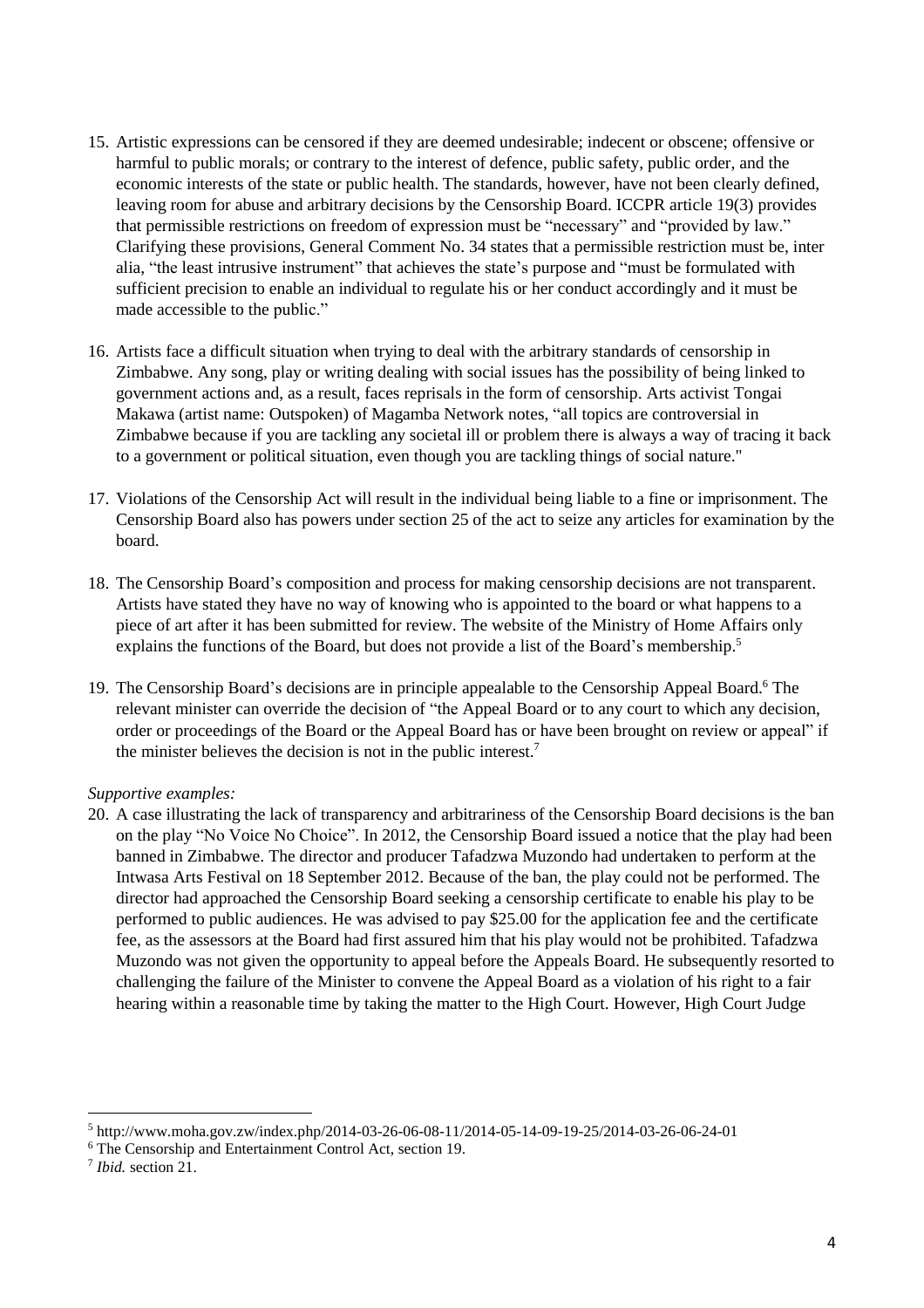Justice Gurainesu Mawadze ruled that the urgent chamber application filed to lift the ban before the Intwasa Arts Festival could not be treated as urgent.<sup>8</sup>

21. In 2015, the Censorship Board denied certification to screen the international film "50 Shades of Grey" in its original form. Movie theatres decided not to show a heavily censored version of the film according to SterKinekor, a local film distribution company. The theatres argued the heavy censorship would compromise the integrity of the film. Shortly after the global release of the film, pirated copies of the film where widely available on the black market.

# THE CRIMINAL LAW (CODIFICATION AND REFORM) ACT

## *General statement:*

- 22. Being the premier criminal statute in Zimbabwe, the Criminal Law (Codification and Reform) Act<sup>9</sup> has been interpreted consistently to criminalise artistic expression that is viewed as critical of political leadership and other state institutions and actors, such as the police.
- 23. Section 31 of the Criminal Law (Codification and Reform Act) criminalizes the publishing of or communicating false statements prejudicial to the state and provides for the imposition of a fine of up to \$5000 or imprisonment of up to 20 years. The elements of this crime include, "inciting or promoting" public disorder or public violence or endangering public safety; or adversely affecting the defence or economic interests of Zimbabwe or undermining public confidence in a law enforcement agency, the Prison Service or the Defence Forces of Zimbabwe; or interfering with, disrupting or interrupting any essential service". The police often refer to section 31 in connection with the detention of an artists or the ban of an act of artistic expression, according to artists interviewed for this report.
- 24. Section 33 of the law criminalizes artistic and other expressions "undermining the authority of or insulting the President".
- 25. It is important to note that in many cases, the prosecutions before the courts have been unsuccessful, and the Constitutional Court has ruled that the provisions used contravene the constitutional freedom of a person to express themselves. However, censorship remains and has had a chilling effect on the ability of artists to develop material on political and civic affairs due to the risk of action being taken against them by the State.
- 26. According to artists interviewed for this report, the police intimidate or harass artists from expressing dissent on social, economic and political concerns of citizens. The use of criminal law to censor art has resulted in significant self-censorship by many artists.
- 27. Section 96 of the Criminal Law (Codification and Reform) Act establishes the offence of "criminal defamation". The section establishes that any person who publishes a false statement about another person, intentionally or with the likelihood that their reputation would be injured, will be guilty of criminal defamation and liable to a fine and imprisonment for a period of up to two years.

<sup>&</sup>lt;sup>8</sup> See Tafadzwa Muzondo & EDZAI ISU Theatre Arts Project v Board of Censors & Co-Ministers of Home Affairs HC 10 024/12 and

http://archive.kubatana.net/html/archive/artcul/121025tm.asp?sector=ARTCUL&year=2012&range\_start=1 <sup>9</sup> Criminal Law (Codification and Reform Act),

[https://www.unodc.org/res/cld/document/zwe/2006/criminal\\_law\\_codification\\_and\\_reform\\_act\\_html/criminal\\_law\\_cod](https://www.unodc.org/res/cld/document/zwe/2006/criminal_law_codification_and_reform_act_html/criminal_law_codification_and_reform_act.pdf) [ification\\_and\\_reform\\_act.pdf](https://www.unodc.org/res/cld/document/zwe/2006/criminal_law_codification_and_reform_act_html/criminal_law_codification_and_reform_act.pdf)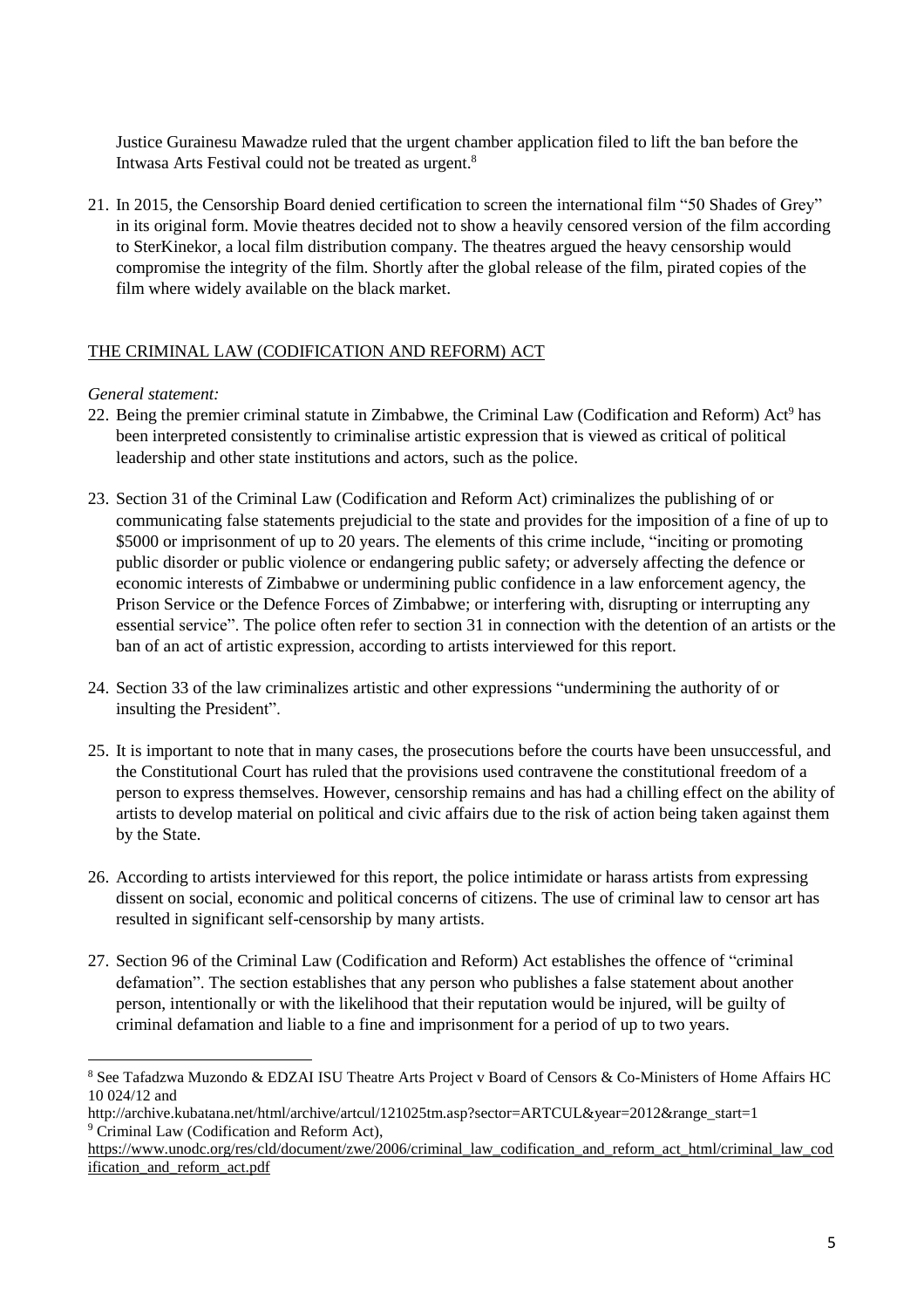28. The Constitutional Court in 2016 ruled that Section 96 of the Criminal Law (Codification and Reform) Act was unconstitutional, as it did not comply with the rights to freedom of expression and freedom of media, as well as access to information, protected in Sections 61 and 62 of the constitution. The ruling came in relation to an application filed in 2015 by MISA Zimbabwe (The Media Institute of Southern Africa). 10

## *Supportive example:*

- 29. In 2015, the Supreme Court upheld the ban on artist Owen Maseko's installations that was originally removed in 2010 from the Bulawayo Art Gallery. Maseko had installed a public exhibition of various artistic expressions depicting mass atrocities committed by government forces in Matabeleland in the 1980s. Maseko was subsequently arrested by Central Intelligence Officers and detained for six days in Bulawayo's Central Police Station. The State used sections 31 and 33 of the Criminal Law (Codification and Reform) Act to prosecute the artist for staging the exhibition.
- 30. "Writers have resorted to social themes, such as domestic violence and religion, for fear of being labelled anti-government if they chose topics, such as politically motivated human rights violations, corruption by high ranking government or public officials, and police brutality given the politically charged environment currently obtaining in Zimbabwe," according to Beaven Tapureta from Writers International Zimbabwe.

## THE BROADCASTING SERVICES ACT

## *General statement:*

 $\overline{a}$ 

- 31. The Broadcasting Services Act (BSA) is being used to maintain a state monopoly of the airwaves. The act establishes a Broadcasting Authority whose function, among others, is "to encourage diversity in the control of broadcasting services" and "preservation of the national security and integrity of Zimbabwe".<sup>11</sup>
- 32. Numerous provisions of the act breach the right to freedom of expression as guaranteed by international instruments. These include provisions seriously limiting the independence of the broadcast regulator (Part II of the Act), provisions granting the Minister vast direct powers in the area of broadcast regulation (Section 46 of the Act), provisions restricting, rather than promoting, pluralism and diversity in broadcasting, and provisions imposing unrealistic or unwarranted restrictions on the content of what may be broadcast.
- 33. The act has not been able to promote freedom of artistic expression and diversity. Instead it has led to the monopolization of the airwaves resulting in pre-censorship of artistic expressions. Artistic content risks being excluded from broadcasting if it is viewed as against the vested interests of the ruling party.
- 34. Amnesty International on 20 May 2015 stated that "not only have the government supporters been the only ones to receive licenses, but those attempting to set up independent services have been arrested and targeted simply for trying to educate, inform and offer a platform for debate. This is a violation of freedom of expression."<sup>12</sup>

<sup>&</sup>lt;sup>10</sup> [http://www.pen-international.org/newsitems/zimbabwe-constitutional-court-ruling-against-criminal-defamation-law](http://www.pen-international.org/newsitems/zimbabwe-constitutional-court-ruling-against-criminal-defamation-law-a-welcome-step/)[a-welcome-step/](http://www.pen-international.org/newsitems/zimbabwe-constitutional-court-ruling-against-criminal-defamation-law-a-welcome-step/)

<sup>&</sup>lt;sup>11</sup> Broadcasting Services Act 2001 Section 3, <http://www.wipo.int/edocs/lexdocs/laws/en/zw/zw036en.pdf>

<sup>&</sup>lt;sup>12</sup> <https://www.amnesty.org/en/latest/news/2015/05/zimbabwe-radio-stranglehold-gagging-freedom-of-expression/>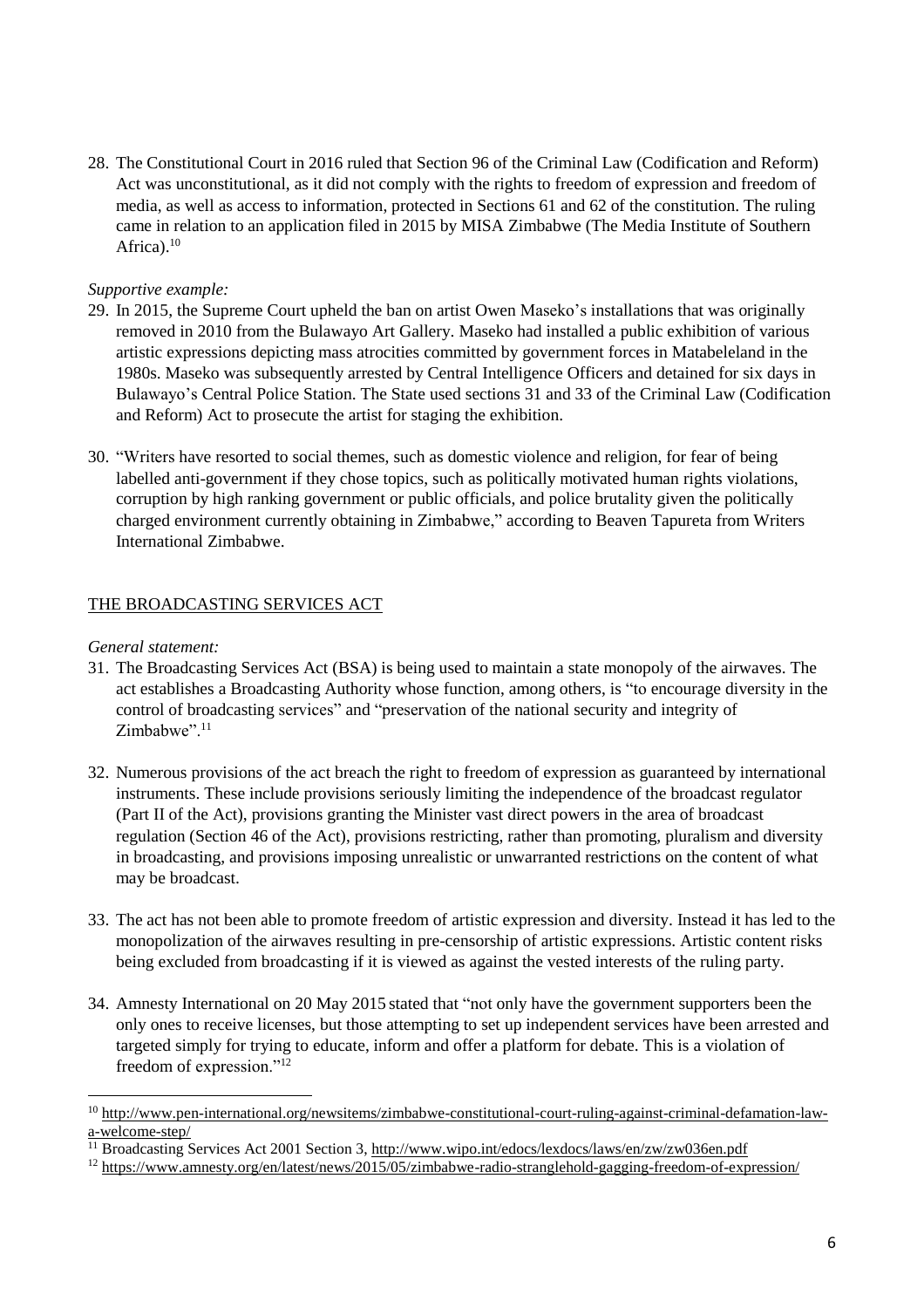35. The Broadcasting Services Act under the Section 10(1)(a) states that a community radio or television station "shall not broadcast any political matter." This clause aims at restricting community radios to non-political programming only. The definition is extremely overbroad and risks limiting artistic and other legitimate expressions.

# PUBLIC ORDER AND SECURITY ACT (POSA)

## *General statement:*

- 36. The Public Order and Security Act (POSA) is adopted to implement the constitutional provisions on freedom of assembly and association. The State, represented by the police, has abused this legislation to ban artistic and theatrical presentations on account of the fact that people would gather to participate in such exhibitions or performances.
- 37. The police, working together with other security agents, such as the Central Intelligence Organisation (CIO) and the President's Office, have continuously restricted freedom of artistic expression, largely relying on statutes that provide for related offences, such as POSA, which stipulates that police should be notified of a public gathering, or any form of gathering, falling under the purview of the POSA.

# *Supporting examples:*

- 38. The film "Kumasowe" is a creative play on the violent clashes in May 2014 between members of an apostolic sect and Zimbabwean police. In August 2014, the police banned the premier screening of the film because the film dealt with a "sensitive issue".<sup>13</sup> The day before the scheduled premier, the police "advised" the filmmaker to approach the Censorship Board, which in practical terms equalled a ban because the dysfunctional Censorship Board would not be able to issue a decision in time.
- 39. Many of the cases that involve the police detaining artists or banning exhibitions or screenings are never reported by artists, who often can have an interest in not creating more negative attention around their person or artistic expressions. Many cases are therefore neither publically known nor registered.

 $\overline{a}$ 

<sup>13</sup> <http://www.state.gov/documents/organization/236634.pdf>